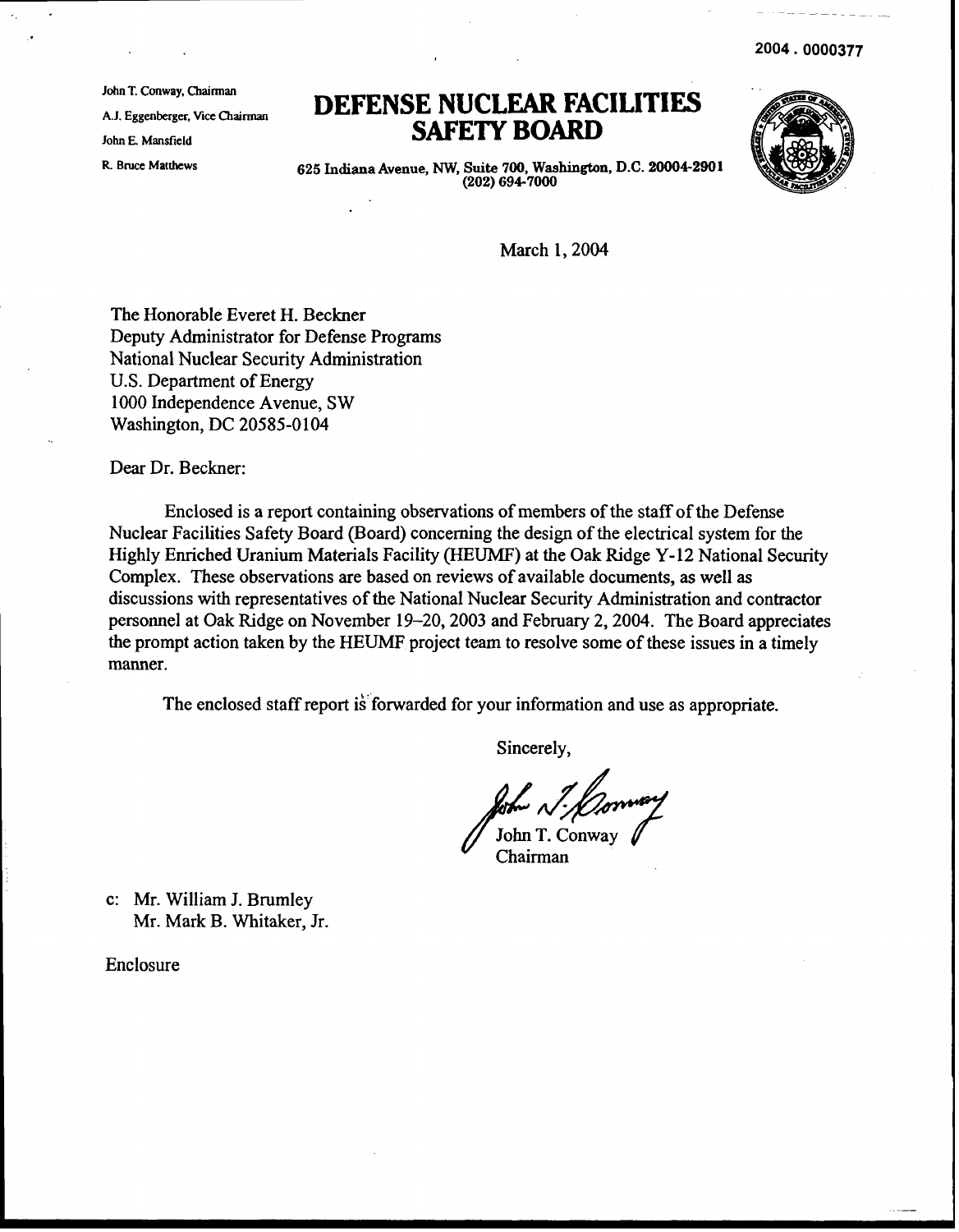## 04.0377

## DEFENSE NUCLEAR FACILITIES SAFETY BOARD

## **Staff Issue Report**

February 12,2004

| <b>MEMORANDUM FOR:</b> | J. K. Fortenberry, Technical Director                                                                            |
|------------------------|------------------------------------------------------------------------------------------------------------------|
| <b>COPIES:</b>         | <b>Board Members</b>                                                                                             |
| <b>FROM:</b>           | A. Gwal                                                                                                          |
| <b>SUBJECT:</b>        | Review of Electrical Systems for Highly Enriched Uranium<br>Materials Facility at Y-12 National Security Complex |

This report documents observations resulting from a review of the electrical system for the Highly Enriched Uranium Materials Facility (HEUMF) at the Y-12 National Security Complex. This review was conducted by members of the staff of the Defense Nuclear Facilities Safety Board (Board) A. Gwal, W. Linzau, C. March, and M. Moury on November 19–20, 2003. This report also documents the results of a review of supporting documentation received on January 28,2004, related to the issues raised by the Board's staff, as well as subsequent discussions with site representatives on February 2,2004. In general, the electrical design work is proceeding in a logical manner, and the HEUMF project team has been responsive to issues raised by the staff. Detailed observations are presented below.

Rating of the Safety-Significant Diesel Generator. According to its initial design, the Secondary Confinement Isolation System (SCIS) was to be a fail-safe system that would not require electrical power to perform its safety function. Subsequently, the design was changed, so that the SCIS is now an active system that requires a safety-significant power source for fans and control systems. The corresponding design for the electrical distribution system was also revised, and now includes a safety-significant diesel generator as a backup power source during loss of normal offsite power to comply with the requirements of a safety-significant system. However, it is not clear that the current rating of the diesel generator can handle the starting transients of the connected motors. The contractor has committed to performing a calculation to confirm that the starting of the connected electric motors will not overload the diesel generator.

Emergency Lighting. In the event of an earthquake, emergency lighting would be needed for egress of personnel from the facility. The Board's staff observed that emergency lighting equipment in the facility is not designed to be seismically supported or qualified. The contractor has committed to evaluating this issue.

Electrical Calculations. Comprehensive short-circuit, voltage profile, and coordination studies are essential to safeguard personnel and maintain a safe and reliable power system. Such studies are typically performed in accordance with Institute of Electrical and Electronics Engineers (IEEE) STD-141, *IEEE Recommended Practice/or Electric Power Distribution/or*